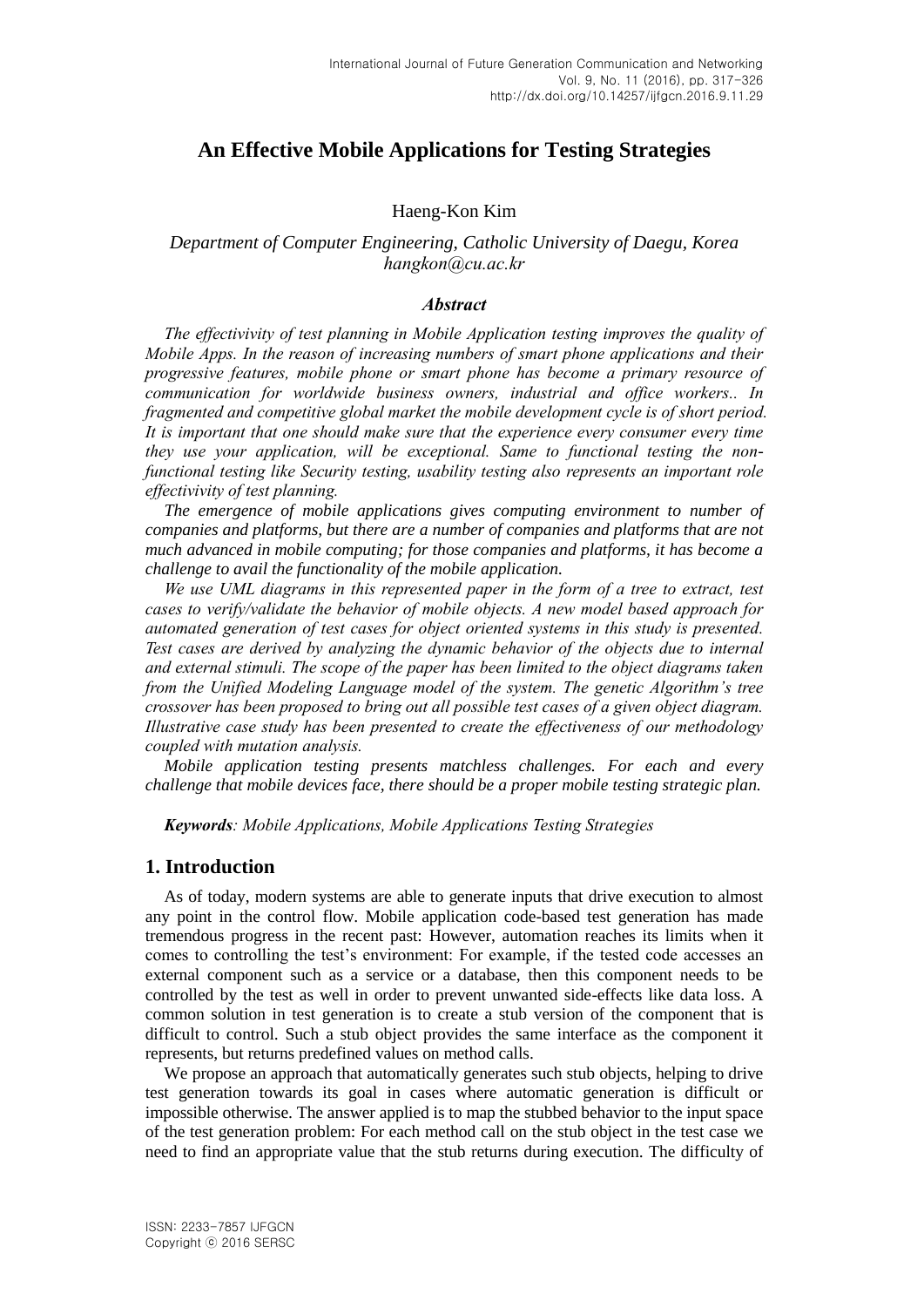this is that within the scope of a test case the stubbed component should behave similarly to the real component. If this is not the case then that is problematic for two reasons:

First, it can lead to a false sense of confidence in the correctness, because a coverage goal may be satisfied in a way that cannot occur in practice. Second, it may lead to an incorrect test failure or (false positive), *i.e.,* a failure that is not caused by a original bug but by an invalid stubbed behavior. To solve this issue, we examine different methods to infer knowledge about the real behavior of the stubbed instance. Such knowledge can be approximated from existing execution traces or dynamic invariants on the component's behavior derived from these traces, or it can be derived precisely by solving path constraints derived from the stubbed component.

In this paper we use UML diagrams represented in the form of a tree to extract, test cases to verify/validate the behavior of mobile objects concerned. A new model based approach for automated generation of test cases in object oriented systems has been presented. The test cases are derived by analyzing the dynamic behavior of the objects due to internal and external stimuli. The scope of the paper has been limited to the object diagrams taken from the Unified Modeling Language model of the system. The Genetic Algorithm's tree crossover has been proposed to bring out all possible test cases of a given object diagram. Illustrative case study has been presented to establish the effectiveness of our methodology coupled with mutation analysis .

We also provide here a comparison of the two test plans, highlighting their characteristics and respective weaknesses, focusing on different aspects of the envisioned plans, such as, for example, the time and effort necessary to draw up the two test plans or the expressiveness and the degree of detail of test cases attained for the same functionality in the two approaches. It is necessary to specify that it is out of the scope of this paper comparing the final test cases derived using the two approaches either in terms of number of produced tests or time required to execute all them nor in terms of detecting failures.

# **2. Related Works**

### **2.1. Key Mobile Testing Challenges in Mobile App Test Automation [1]**

The main factor that determines an automation tool's success is its ability to work across platforms and technology stacks. Presented list of challenges influence automation success:

For companies the Mobile applications become a "game changing" force in all industries. Let's look at what all challenges introduced this game-changing technologies:

### 1) Planning of Quick Rollouts

The companies are looking for the golden business opportunities in unique Mobile apps and expecting rapid rollout of quality application or improvements and bug fixes if application is already launched. They push the applications in the market as quickly as possible to avail the benefits of the market boom mobile sector. As a result the QA testing cycle which generally takes two to three weeks depends on the complexity and the size of the application is now reduced to half or one week. Due to clutch in the timelines the QA it is very difficult to problems if mobile applications don't meet the customer expectations.

### 2) Multi-Platform Compatibility

With the propagation of mobile devices like iPhone, iPad, Smartphones, Tablets, Windows Mobile and wide range of Andriod devices *etc.*, mobile application providers have to provide the multi platform compatibility to reach their audience. In the mobile industries, there is no any industry standards for Operating Systems or device hardware,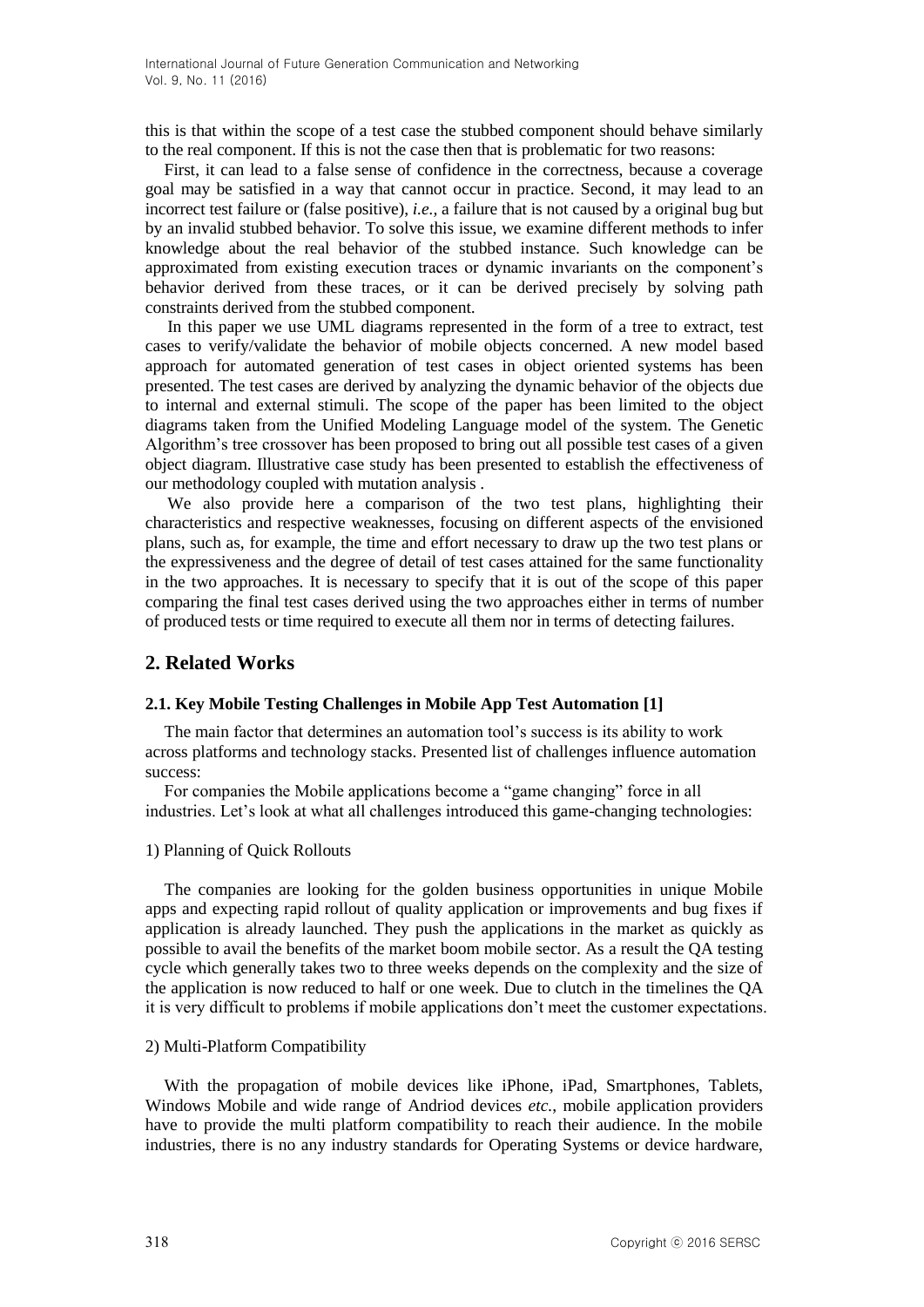so testing of apps over a variety of devices is not a simple task. So here we cannot 100 % say that test cases which passed for one device are also passing for other devices, even if the device from the same family.

Lists of combinations while testing mobile apps like Screen resolution, memory sizes, battery, Operating System *etc.,* The creation of separate test case and execution on each device can be the most expensive and time consuming task.

The mobile application market is increasingly growing with a demand of quality product with no any excuses for errors and security holes.

#### 3) Dealing with a variety of connectivity modes

One more important parameter to be considered in the mobile testing is the "Modes of Connection" to access the application. This step can be ignored if the internet connection does not require for application under test, however, almost all applications requires internet so this test case needs to run over different connections like WiFi, 3G, 4G *etc.,* Even you test the application you will face the wide range of applications over different connectivity options. While planning your QA Automation testing strategy you need to consider connectivity modes which are equally important.

#### 4) Creating end-to-end tests

The mobile market demand is to integrate the mobile applications with all platforms and expected to flawlessly access the data on mobile and other platform like Web site. The end to end test cases should be working as expected on mobiles. Consider an example where the order is placed from the mobile device and same can be from the log in into Web site. These mobile apps are expected to work on front end and back-end systems.

### **2.2. Types of Mobile App Testing [1]**

#### 1) Functional Testing

Functional testing performs on the functional behavior of the application to ensure that the application is working as per the requirements. Mostly, testing performs on the user interface and call flows of the application. As like other UI applications, mobile applications also require lots of human consideration. If, functional testing performs on mobile devices manually, not automatic, it is going to be extremely complex, exhaustive and time-consuming task due to various mobile-specific challenges like; various mobile devices, mobile operating systems, and functions & applications involve with mobile devices. The functional testing automation process also requires lots of human resources, money, and time, then too testers are ready to automate the testing process by using many tools due to its strong market value and user demand. Teams can then combine automated tests with selected manual test scenarios to balance the coverage and efficiency of the functional testing. To test some functionalities of the application tester go for manual testing process, later on tester combines manual testing and automation testing for better result.

#### 2) Testing for Performance

The testing process is carried out by tester to test the performance and actions of the applications that pass through various mobile device challenges like; low battery power due to heavy battery uses, network out of coverage area/poor bandwidth/changing internet connection mode (2G, 3G, or WiFi)/changing broadband connection, transferring heavy file, less memory, concurrent approach to the application's server by various users, *etc.,*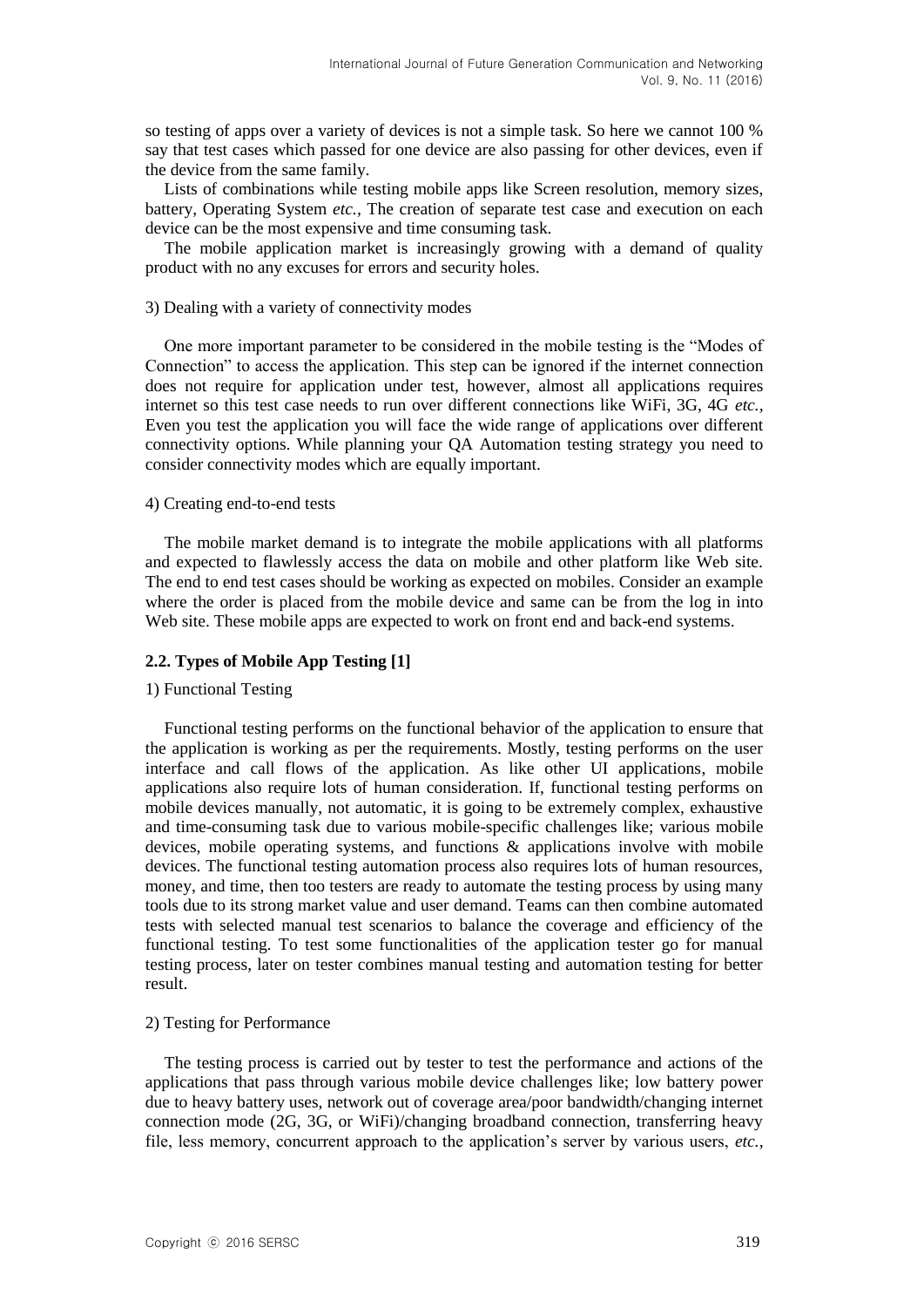Application's server and client both strongly affect the performance of the mobile application, so testers perform testing on both side of the application.

#### 3) Testing for Memory Leakage

Memory leakage is one of the worst issues of the mobile application testing that directly affect on the performance of the mobile devices. Due to memory leakage, the process might slow down while transferring the file or in-between accessing any application mobile device might switch off automatically. Thus, Mobile devices come with limited memory as compared with computer system, and by default, most of the mobile OS stop applications those are using extreme memory for processing; memory leakage testing becomes essential to check the performance of the Mobile Applications Testing to ensure that each application of the mobile device is using optimized memory for processing.

#### 4) Testing for Interrupt

Interrupt testing is a process of testing a mobile application that functions may get interrupted while using the application. Those interruptions can be; incoming and outgoing SMS/MMS/calls, incoming notifications, battery/cable insertion and removal for better uses, network outage and recovery, switch off/switch on of the media player and other connecting devices, Low memory warning, and device power cycle(like; low battery notification). An application should be capable to hold these interruptions by going into a suspended state and restarting afterwards.

#### 5) Testing for Usability

Usability testing is used to test the mobile applications in terms of usability, flexibility, and friendliness. The testing process makes sure that the mobile app is now easy to use and offers a suitable user experience to the customers.

### 6) Testing for Installation

Mobile devices hold two types of applications; the one which automatically comes with mobile OS (while installing OS, it automatically gets installed), and another one you have to install specially from the store to use the particular application.

Installation testing is used to test the particular application is installed, uninstalling, and updating properly without any interruption (user is smoothly and flexibly installing the application).

### 7) Testing for Operational

Any mobile OS and desktop OS provides in-built back-up and recovery operational functions that save or recover all files or doc of mobile devices or applications that had been lost due to some reason. Operational testing is used to test that the particular back-up and recovery process is working properly and responding as per the requirement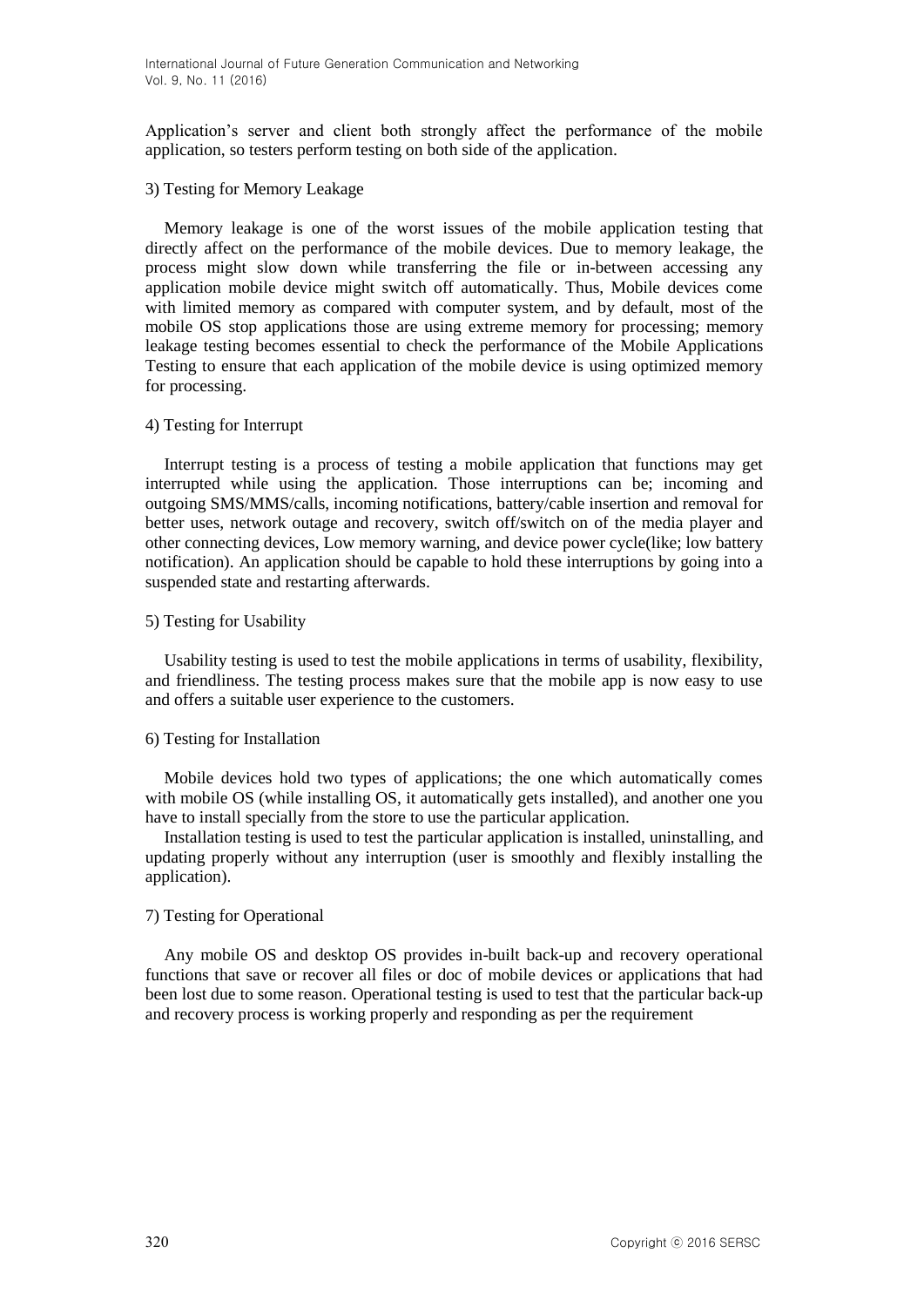

**Figure 1. Types of Mobile App Testing**

# **3. Mobile Applications Automated Stubbing**

Automated stubbing has been addressed in the past: as taking an existing test case and try to replace some of the used objects with automatically generated stubs that simulate the same behavior, thus aiming to improve performance and making it easier to isolate and detect bugs. Tillmann and Schulte [2] implement stub objects that represent symbolic variables, which the test generator can interpret as inputs. The objective of this approach is to test for robustness, *i.e.,* unlikely (but admissible) test inputs are desired. Automated stub generation is also related to environment generation in software model checking: Tkachuk *et. al.,* [3] simulate a component's environment based on user specified assumptions and additional information derived with different types of static analysis. On the other hands, the object oriented (OO) paradigm has gained widespread use in both industry and academia. The reason for such popularity is mainly the natural correspondence between system components and objects furnished with the distinctive features of OO: encapsulation and inheritance. Moreover, the graphical notation adopted by OO model facilitates system analysis and the representation of various design aspects at different levels of abstraction. UML, the Unified Modeling Language [3], is the de facto standard OO notation and nowadays is being widely adopted in industrial design practice for the modeling and specification of OO systems throughout all phases of the software development process. Although a large body of literature exists for using UML in design, only a relatively small portion is devoted to its application in testing or provides specific assistance for planning and generating tests from UML descriptions. Our research deals with UML-based testing. Testing is clearly an important part of the software development process, which can impact heavily on the cost and reliability of the final product. Hence, it is understandable that the search for practical UML-based methods for improving the effectiveness of software testing has been attracting ever-increasing interest in research circles. The guiding principle of our research is to take the same UML diagrams developed for analysis and design, and apply them, as is, for testing, without the need for any additional formalism or ad hoc mechanisms specifically for testing purposes.

### **3.1. UML Test Case Generation**

Use case development begins at an earlier stage, so real use cases for key product functionality are available fairly early in the project. Use case describes a sequence of actions performed by a system to provide an observable result of value to a person or at the same time another system. Use cases tell the customer what to expect from it, the developer what to basically code, the technical writer on what to document, and the tester what to test.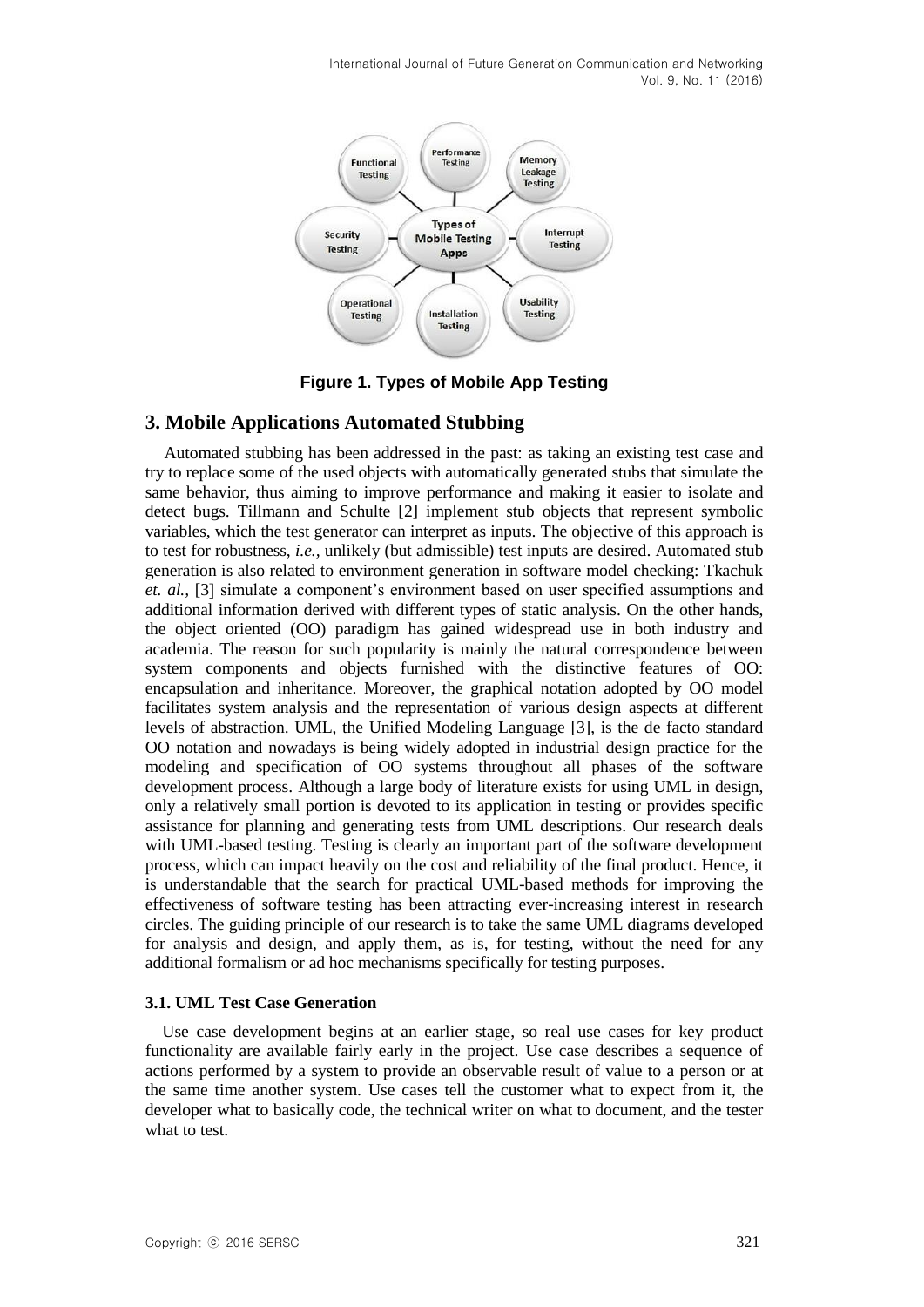With this testing approach, creation of test cases is the first step. Then test scripts (collections of test cases) are made for these test cases, and lastly, a test suite/plan is created to implement everything. [13]

**Test case (**TC) A set of test inputs, executions, and expected results developed for a particular objective.

**Test Script/Procedure.** A document, providing detailed instructions for the [manual] execution of one or more test cases.

**Test suite.** A collection of test scripts or test cases that is used for validating bug fixes (or finding new bugs) within a logical or physical area of a product



**Figure 2. UML Test Case Generation**

These test cases are key to the process because they classify and communicate the conditions that will be implemented in test and are essential to verify successful and acceptable implementation of the requirements given.

Although some do it, developers can begin creating test cases as soon as use cases are available, well before any code is written. Based on the Unified Modeling Language (UML) and can be visually represented in use-case diagrams.

The ovals represent use cases, and the stick figures represent "actors," which can be either humans or other systems. In addition, the lines represent communication between an actor and a use case. In the presented figure, this use case diagram provides the big picture: Each use case represents a big chunk of functionality that will be implemented, and each actor represents something outside our system that interacts with it. Each use case also requires a significant amount of text to describe it. This is usually formatted in sections.

Using Use Cases to discover the objects (in the class diagram) that will construct a system to satisfy all functional requirements, and to construct the scenarios to ensure that the functionality can be supported. The functionality can be viewed as a set of processes that run horizontally through the system, and the objects as sub-system components that stand vertically. Not every functionality uses every object, but each object may be used by many functional requirements. This transition from a functional to an object point-of-view is accomplished with Use Cases and Scenarios. Parallel to the mobile software development effort, the software test team can take advantage of the Use Case format by deriving Test Cases and Test Scenarios from them. Figure 2, depicts this process.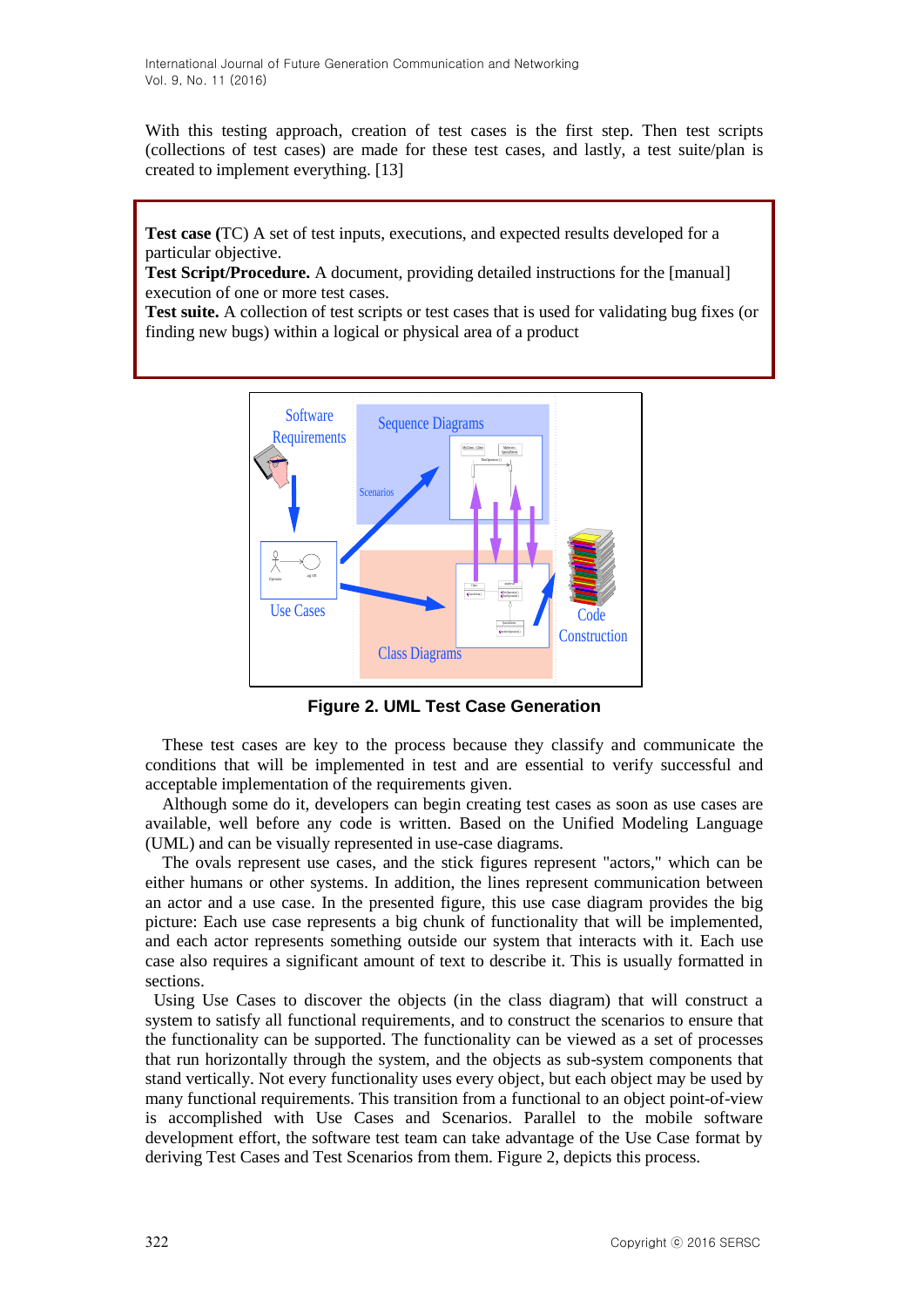The Use Cases and Test Cases are so closely coupled, the linked programs, the Test Team takes ownership of the Use Cases. Both the software development and the test development remain synchronized if changes to the requirements specification occurs. Describing the elements of a Use Case, and provides example of Test Case development based on Use Cases.

Testing in software means dissimilar things to different people. To help clarify our position it will be useful to define the following:

- Verification Testing: required functionality developed
- Validation Testing: error free software; robust

In our organization, Validation Testing during the Unit Testing process. The Use Case derived Test Cases are developed for Verification Testing, and treat the system under test as a Black Box.

 Test Case: A portion of the overall test that is conducted to verify a required functionality.

 Test Scenario: a portion of a functional test conducted by one of the operational variations specified.



### **Figure 3. A Parallel Process of Mobile Applications Development and Test Development Starts With a Common Set Of Use Cases**

Figure 3, shows the first step is to develop the Use Case topics from the functional requirements of the Software Requirement Specification. The Use Case topics are presented as an oval with the Use Case name. The Use Case diagram just provides a quick overview of the relationship of actors to Use Cases. The main idea of the Use Case is the text description are as follow.

The most important unit of a use case for generating test cases is the flow of events. The two main parts of the flow of events presented are as follows:

- 1. basic flow of events
- 2. alternate flows of events.

This basic flow of events should cover what "normally" happens when the use case is performed. The alternate flows of events covers behaviour of an optional or exceptional character relative to normal behavior, and also variations of the normal behavior. Look for some alternate flows of events as "detours" from the basic flow of events.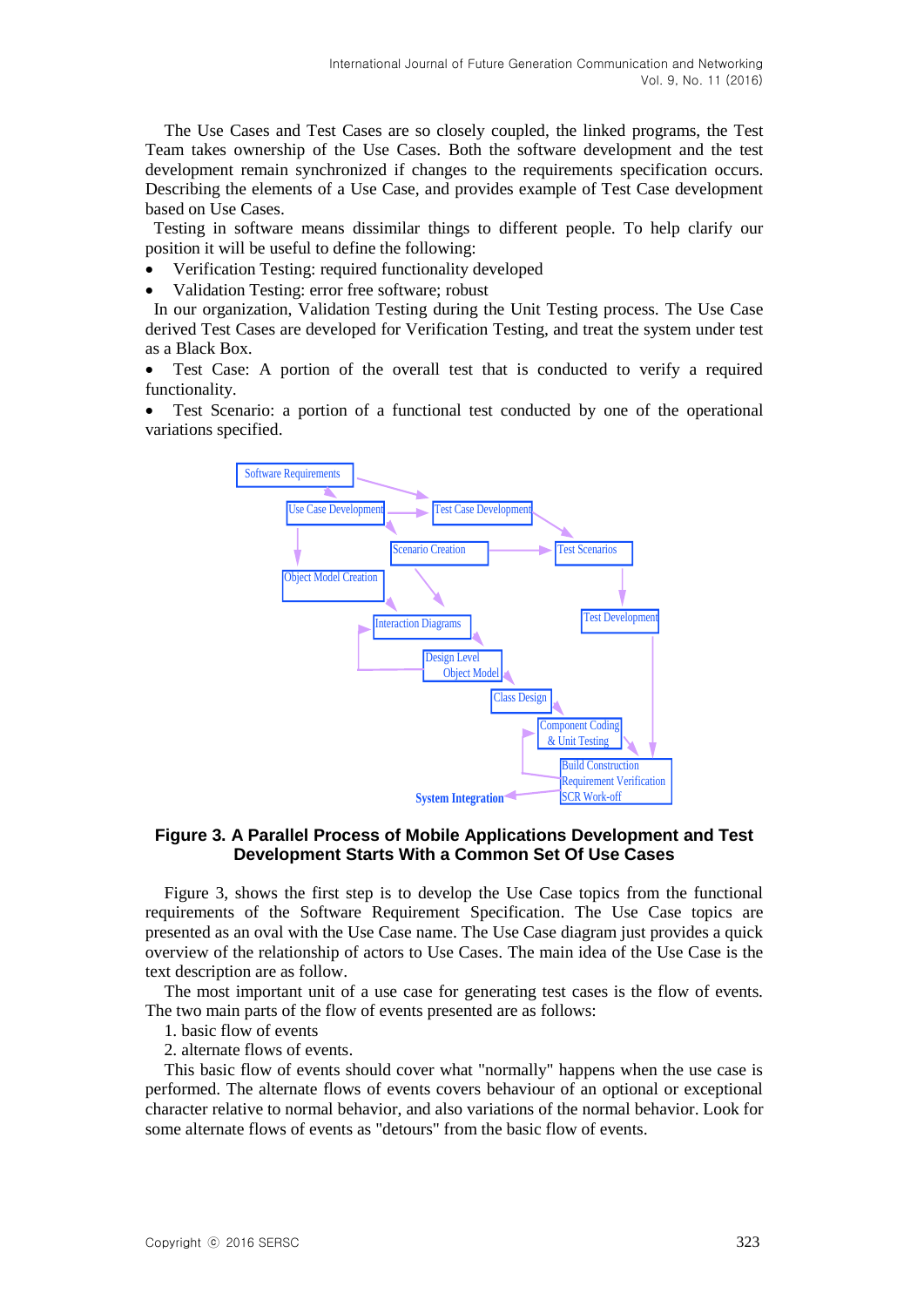International Journal of Future Generation Communication and Networking Vol. 9, No. 11 (2016)



1.  $S =$  empty set

### 2. **foreach** uninterpreted function call *i* do

- 3. analyse the interface of *i*, and let the return type of *i* be *t*
- 4. add a stub function  $m_f$  with the same interface as *i*
- *5.* add a variable m<sup>i</sup> of type *t* to the input domain of the SUT
- 6. replace the call to *i* with a call to  $m_f$

### 7. add m<sup>i</sup> to S

### 8. **end foreach**

- 9. **while** not done do
- 10. execute the SUT dynamically and symbolically in parallel with an input *I*
- 11. form a path condition pc from the result of the symbolic execution
- 12. **if** the dynamic execution raises an assertion violation in the SUT then

13. add the assertion *a* to the path condition pc, describing the violation which raised the exception

14. **if** the symbolic variables in *a* are (transitively) dependent on a stub variable m<sup>i</sup> then

- 15. replace every symbolic variable in pc with its concrete value, except those in S
- 16. **if** pc is satisfiable then
- 17. add the simplified constraints over  $m_i$  as a postcondition to the stub
- function
- 18. **else**
- 19. raise likely bug exception
- 20. **endif**
- 21. **else**
- 22. raise bug
- 23. **endif**

# 24. **endif**

## 25.**end while**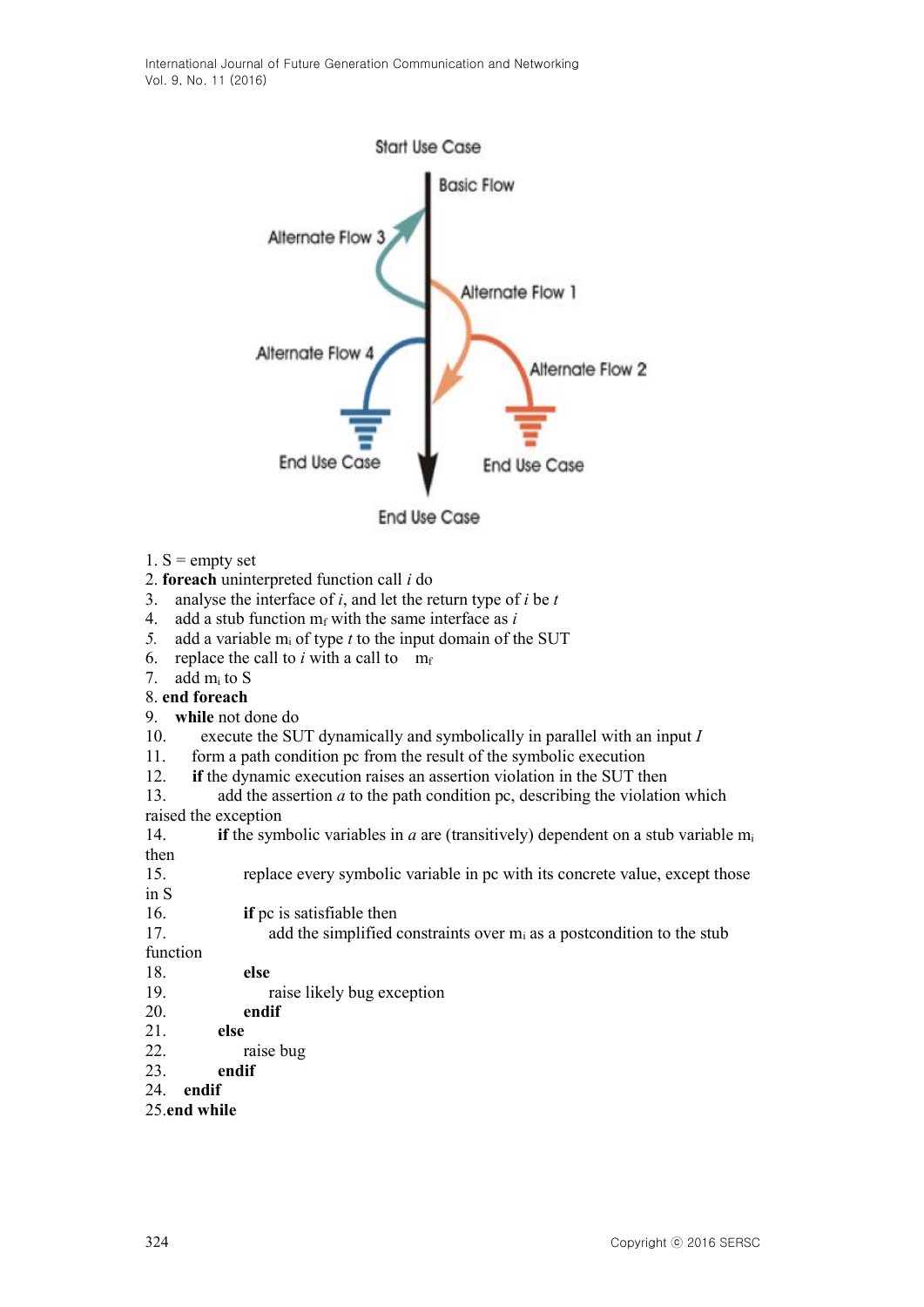# **4. Conclusion**

The testing methodologies presented, prove that users can trust on applications that come with mobile devices, all applications are totally tested with many testing methodologies. Take note to be careful before using applications on mobile devices, if mobile applications involve internet connection, then make sure that the device is already carrying antivirus. Antivirus should exist on your device then it won't be the fault of the applications installed on the mobile device. Errors will count in your mobile system.

Mobile automation testing is not so easy task because it requires preparation, research, and practices to make the testing effective. Mobile application ecosystems are extremely changing, but they also suffer from both software and hardware disintegration. Most of these existing apps were made clumsy on updating devices.

Before starting the testing process; tester should be having good knowledge of information technology skills, the application on which you are about to perform the testing operation, and the tools that you need to use in testing the applications.

# **Acknowledgments**

This Research was supported by the MSIP (Ministry of Science, ICT and Future Planning), Korea, under the C-ITRC (Convergence Information Technology Research Center) support program (IITP-2016-H8601-15-1007) supervised by the IITP (Institute for Information & Communication Technology Promotion).

This Research was supported by the International Research & Development Program of the National Research Foundation of Korea (NRF) funded by the Ministry of Science, ICT & Future Planning (Grant Number: K 2014075112).

# **References**

- [1] [http://www.softwaretestingclass.com/introduction-to-mobile-application-testing /.](http://www.softwaretestingclass.com/introduction-to-mobile-application-testing%20/)
- [2] N. Tillmann and W. Schulte, "Stub-object generation with behavior", In Proceedings of the 21st IEEE/ACM international.
- [3] Conference on Automated Software Engineering. Automated Software Engineering. IEEE Computer Society, Washington, DC, **(2006)**, pp. 365-368.
- [4] F. BasaniAMTG, A. Bertolino and E. Marchetti, "The Cow\_Suite Approach to Planning and DAMTG ving Test Suites in UML Projects, Proc. Fifth International Conference on the Unified Modeling Language - the Language and its applications UML 2002, LNCS 2460, Dresden, Germany, **(2002)**, pp. 383-397.
- [5] F. BasaniAMTG, A. Bertolino and E. Marchetti, "The Cow\_Suite Approach to Planning and DAMTG ving Test Suites in UML Projects", Proc. Fifth International Conference on the Unified Modeling Language - the Language and its applications UML 2002, LNCS 2460, Dresden, Germany, **(2002)**, pp. 383-397.
- [6] H.323 Standard http://www.microsoft.com/windows/NetMeeting/Corp/reskit/Chapter11/default.asp.
- [7] T. J. Ostrand and M. J. Balcer, "The Category Partition Method For Specifying and Generating Functional Tests", Communication of the ACM, vol. 31, no. 6, **(1988)**, pp. 676-686.
- [8] M. Paul, CMM v2.0 Draft C, **(1997)**.
- [9] Rational Unified Process version 2000.02.10. Rational Software Corporation. On-line.
- [10] [http://www.rational.com/products/rup.](http://www.rational.com/products/rup)
- [11] UML Documentation version 1.5 Web Site. On-line at.
- [12] [http://www.omg.org/technology/documents/formal/uml.htm.](http://www.omg.org/technology/documents/formal/uml.htm)
- [13] http://www.drdobbs.com/architecture-and-design/test-case-generation-uml-and-eclipse/211600996.